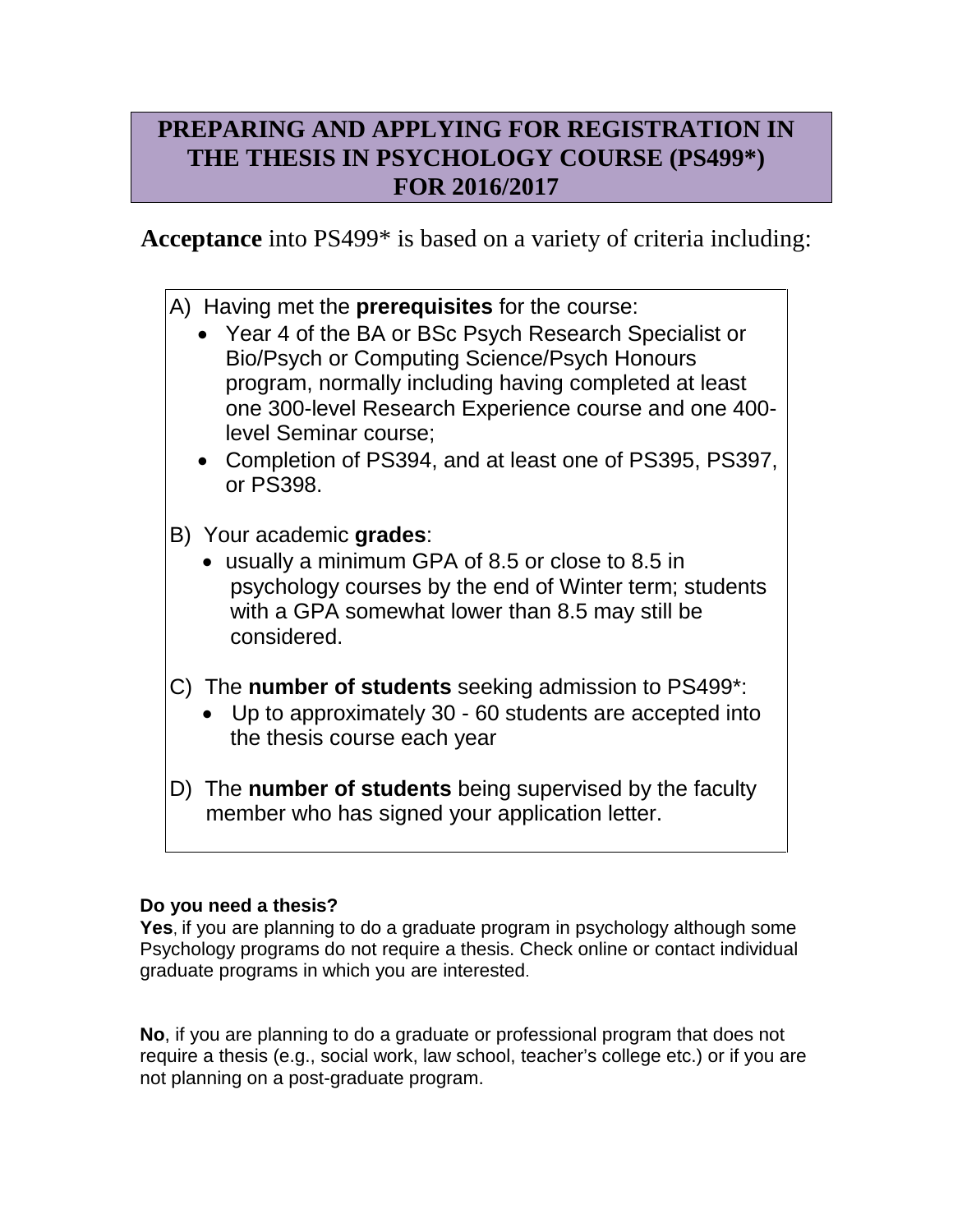### **What can I expect in the thesis course?**

Students will learn how to:

- develop a research idea,
- look for important and useful sources,
- write and orally present a research proposal,
- design the research study and collect, analyze, and interpret the necessary data,
- present the results, verbally and in writing, in a professional manner.

Classes meet twice a week

Course work makes up approx. 40% of your PS499 grade

Information about:

- Writing the GRE exams,
- Applying for scholarships,
- Applying to graduate programs,
- Careers in Psychology
- Presentations of thesis proposals

Workshops:

- Health & Safety
- Writing an application for ethical review
- Recruiting participants using the PREP system
- Writing a thesis proposal
- Creating a Research Poster

Thesis Poster Conference

### **PREPARING FOR A THESIS:**

*1 Choosing a topic area:* There are many ways to arrive at a thesis topic. Think about the various psychology courses you have taken, the topics that have particularly caught your interest, and the various ideas that have been generated (whether by yourself, other students, your professors, or by authors of articles or books you have read). This is not to imply that you should use someone else's idea without his/her permission, but rather that other peoples' ideas can be excellent starting points for thinking about a thesis. A rich source of ideas will be the seminar course(s) you will take in third year. If you have vague ideas, but nothing specific, go online and start reading articles in appropriate journals. Start tracking down articles that sound interesting. You should always feel free to go to one or more professors who have research interests compatible with your own. Tell them about your ideas, whatever they are, and ask for advice on relevant sources, current issues in the area, and so on. You can also talk things over with the Undergraduate Advisor or the PS499 instructor(s) at any time during the year. Do not panic, just ask for help. Given the above, keep in mind that your thesis topic will most likely depend on your faculty supervisor's area of research.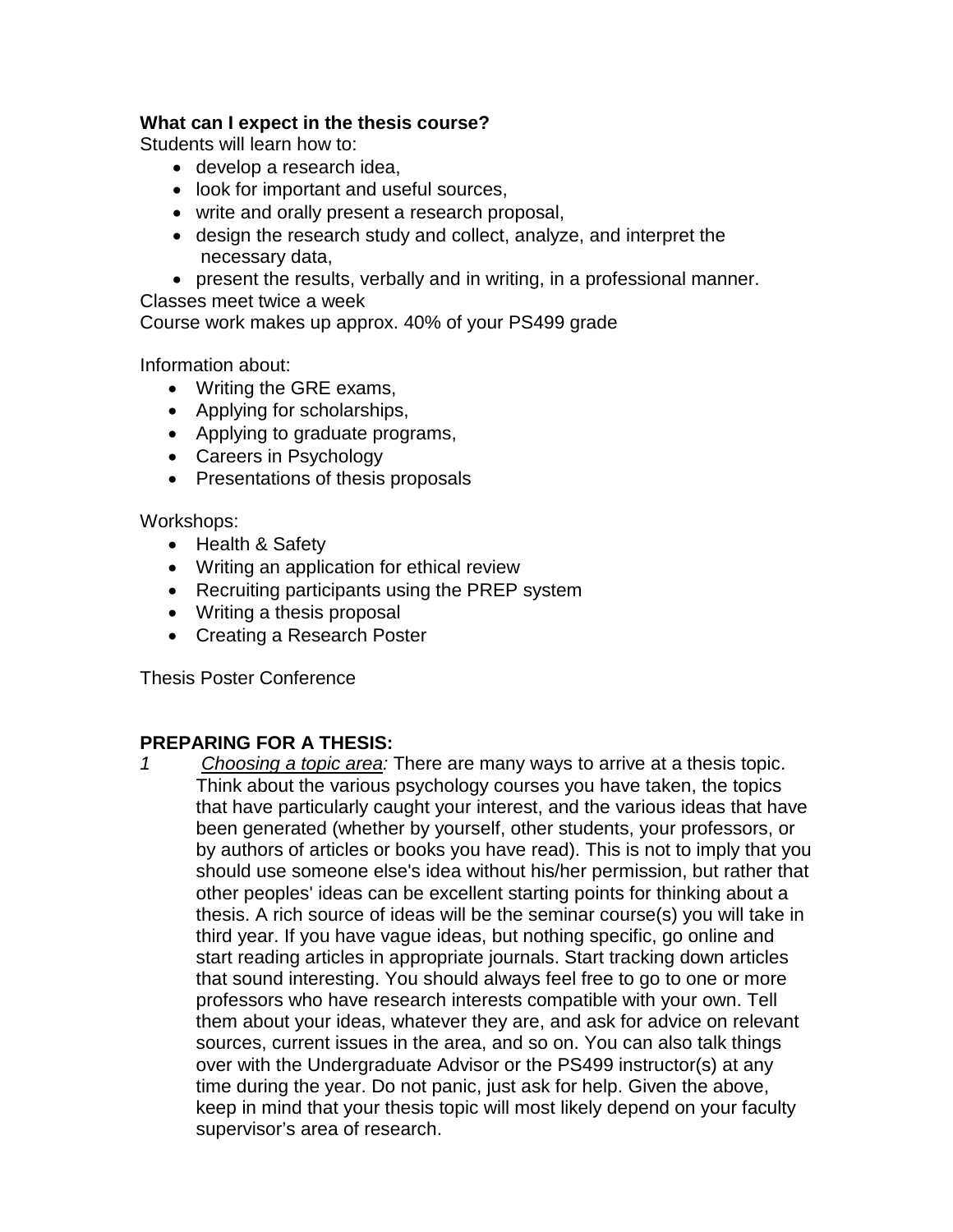*2. Finding a faculty supervisor:* All faculty members are expected to advise one or two fourth-year thesis students, and you should feel free to approach any of them for such assistance. But keep in mind that many faculty members will want to advise students whose thesis interests complement their own research programs. This does not mean that the faculty member will hand you a ready-to-go research project, or even that you have to do something precisely in the faculty member's defined area of research interest. But it does mean that the farther away from the faculty member's own interests you are, the less likely it is that person will agree to supervise your thesis. The primary reasons for this are, first, that the faculty member may feel uncomfortable supervising a student in an area in which he or she has little specific background knowledge and, second, the time commitment on the part of the faculty member to gain the necessary background knowledge may be too demanding.

It is a good idea to familiarize yourself with a potential supervisor's research interests by reading a couple of his or her recent publications or conference presentations. There is a link on the Psychology Department web page: [Research Interests](http://www.wlu.ca/docsnpubs_detail.php?grp_id=44&doc_id=43716) - a list of all faculty members in the department, with a brief description of their areas of interest. The development of your thesis proposal will be an interactive process between you and your advisor, to the extent that you can define your thesis topic, so much the better. But do not feel that you have to develop the final research proposal entirely on your own.

You may initially approach potential supervisors by e-mail, by dropping by during their posted office hours, or by phoning and asking for an appointment to discuss possible thesis supervision. It is beneficial if you bring along an unofficial transcript (with your computed GPA in all Psychology courses), and a rough statement of interest which includes your future goals (e.g., graduate program in Developmental Psychology with a focus on cognitive development) and the topic(s) you are interested in researching for your Honours thesis (e.g., children's eyewitness testimony or children's experiences with the justice system). This statement of interest should be geared towards the potential supervisor's research interests.

You should not expect an immediate yes or no response from a potential supervisor. Most faculty members will wait until they have heard from a number of potential Honours thesis students, and will make their decision based on several factors including the students' research interests and future goals, background preparation (courses taken, research experience, and grades), and the faculty member's previous experience with the student (from courses and RA assignments). As well, faculty members' ability to supervise thesis students may depend on the number of graduate students they will be supervising, and whether or not they will be taking sabbatical or other types of leave in the following year.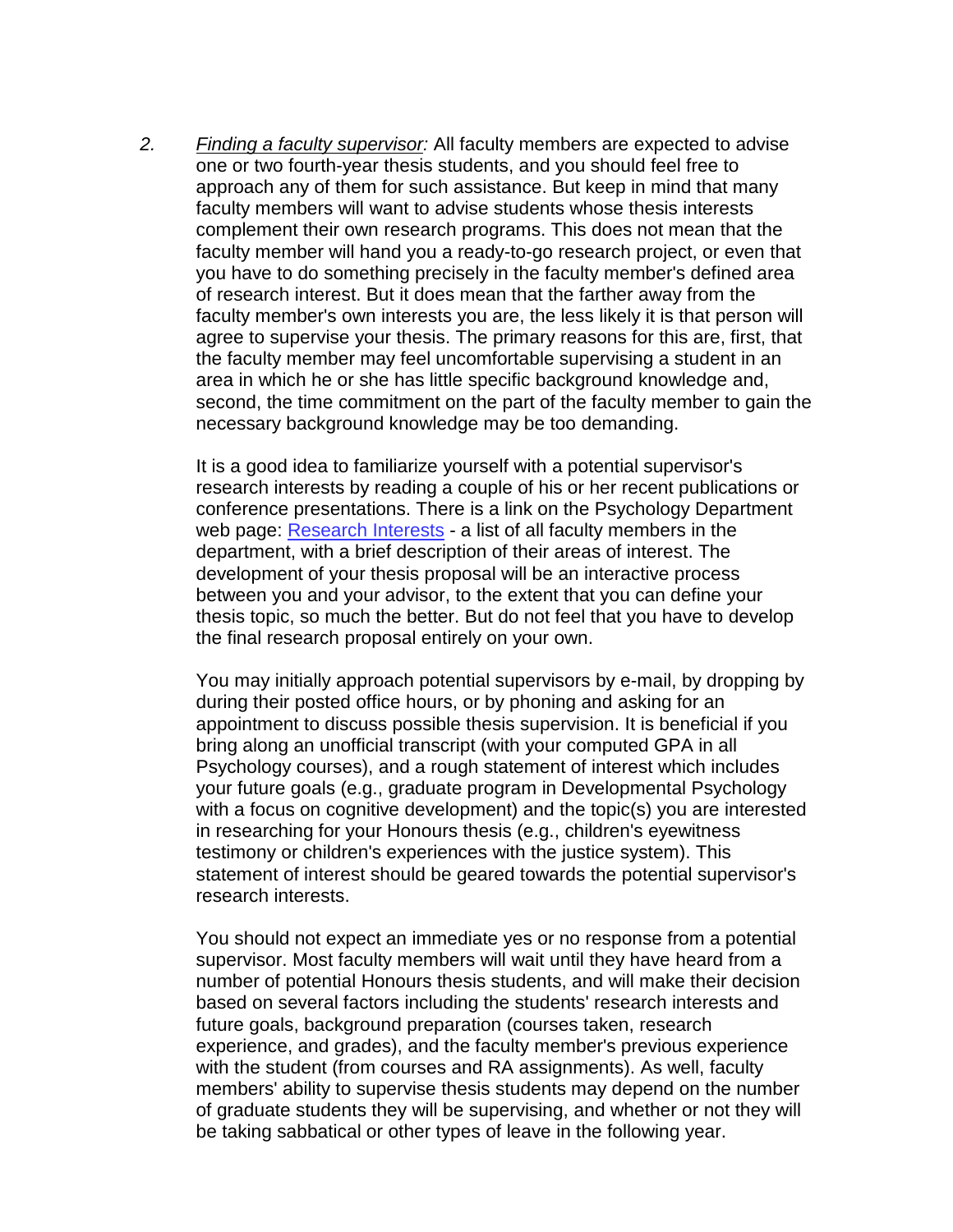Accordingly, you should approach at least two or three potential thesis supervisors.

It is suggested that students start contacting potential supervisors in January or early February. Faculty members typically make their final decisions regarding student supervision by mid-March, if not earlier.

*3. Getting a "head start" on your thesis:* It is highly recommended that students taking PS499\* spend some time over the summer before their thesis year (typically fourth year) developing their research proposal. One excellent way to do this is to organize a preliminary reading list with your advisor before you leave for the summer.

## **APPLYING FOR REGISTRATION**

- 1. You should start the following preparations for PS499\* during the second term of third year.
- 2. Shop around. Gather information. Talk to potential thesis supervisors about their research interests and style of supervision. Talk to students currently registered in PS499\* for their advice. Attend the Honours Thesis Poster Conference held each year in the second to last week of classes in winter term, or contact the PS499<sup>\*</sup> instructor(s) who can show you photos of the conference posters, including thesis titles.
- 3. Once you have reached agreement with a thesis supervisor, complete the PS499\* application form found at: [Application Form](http://www.wlu.ca/docsnpubs_detail.php?grp_id=44&doc_id=53632)
- 4. Submit this completed form along with a copy of your transcript (if requested), to the faculty member who has agreed to be your thesis supervisor. He/she should then sign the written statement which you have provided.
- 5. Give the signed letter to the Department Chair by the **first Monday in April (Monday April 4, 2016)**. The department will notify you of your status in PS499\* by email to your Laurier email no later than June 1.

If you have any questions, contact the Psychology Undergrad Academic Advisors from your Laurier email:

Dr. Max Gwynn (Surnames: A – K): [psychadvising@wlu.ca](mailto:psychadvising@wlu.ca) Dr. Nancy Kocovski (Surnames: L – Z): [psychadvising@wlu.ca](mailto:psychadvising@wlu.ca)

## **OR**

PS499 instructor: Dr. Max Gwynn: [mgwynn@wlu.ca.](mailto:mgwynn@wlu.ca) Dr. Tobias Krettenauer: [tkrettenauer@wlu.ca](mailto:tkrettenauer@wlu.ca)